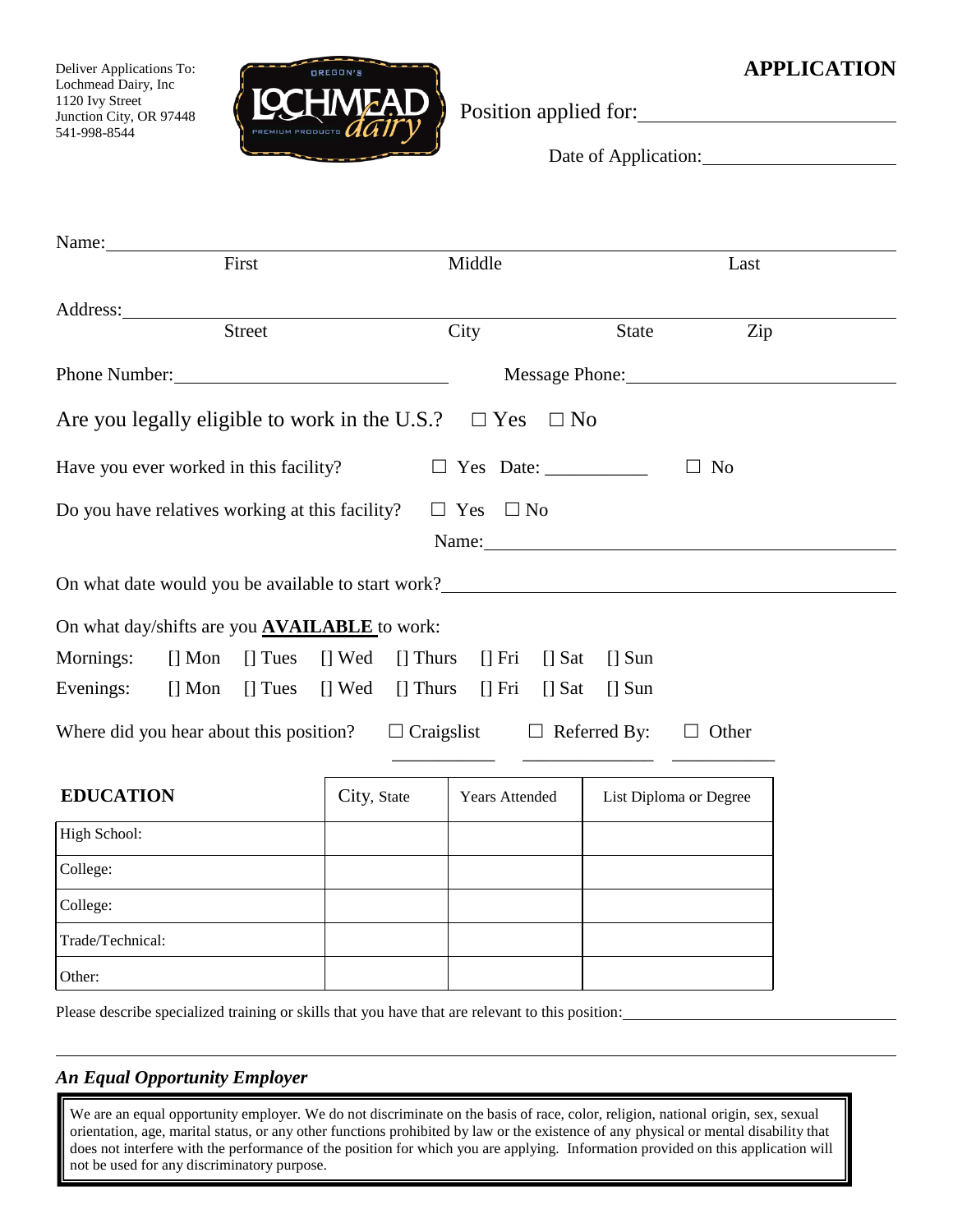### **EMPLOYMENT EXPERIENCE**

| Your Title: 1990 March 1991 | Employed From: To: To:                                                                                                                                                                                                         |  |  |  |  |
|-----------------------------|--------------------------------------------------------------------------------------------------------------------------------------------------------------------------------------------------------------------------------|--|--|--|--|
| Supervisor:                 |                                                                                                                                                                                                                                |  |  |  |  |
|                             | Job Duties: Note and the Commission of the Commission of the Commission of the Commission of the Commission of the Commission of the Commission of the Commission of the Commission of the Commission of the Commission of the |  |  |  |  |
|                             | Reason for Leaving:                                                                                                                                                                                                            |  |  |  |  |
|                             |                                                                                                                                                                                                                                |  |  |  |  |
|                             |                                                                                                                                                                                                                                |  |  |  |  |
|                             | Employed From: To:                                                                                                                                                                                                             |  |  |  |  |
| Supervisor:                 |                                                                                                                                                                                                                                |  |  |  |  |
|                             | Job Duties: New York Contract the Contract of the Contract of the Contract of the Contract of the Contract of the Contract of the Contract of the Contract of the Contract of the Contract of the Contract of the Contract of  |  |  |  |  |
|                             | Reason for Leaving:<br>,我们也不会有什么?""我们的人,我们也不会有什么?""我们的人,我们也不会有什么?""我们的人,我们也不会有什么?""我们的人,我们也不会有什么?""我们的人                                                                                                                        |  |  |  |  |
|                             |                                                                                                                                                                                                                                |  |  |  |  |
|                             |                                                                                                                                                                                                                                |  |  |  |  |
| Your Title: 1990 March 2014 | Employed From: To: To:                                                                                                                                                                                                         |  |  |  |  |
| Supervisor:                 |                                                                                                                                                                                                                                |  |  |  |  |
|                             | Job Duties:                                                                                                                                                                                                                    |  |  |  |  |
|                             | Reason for Leaving:<br>expansion of Leaving:                                                                                                                                                                                   |  |  |  |  |
|                             |                                                                                                                                                                                                                                |  |  |  |  |
|                             |                                                                                                                                                                                                                                |  |  |  |  |
|                             | Employed From: To: To:                                                                                                                                                                                                         |  |  |  |  |
|                             |                                                                                                                                                                                                                                |  |  |  |  |
| Supervisor:                 |                                                                                                                                                                                                                                |  |  |  |  |